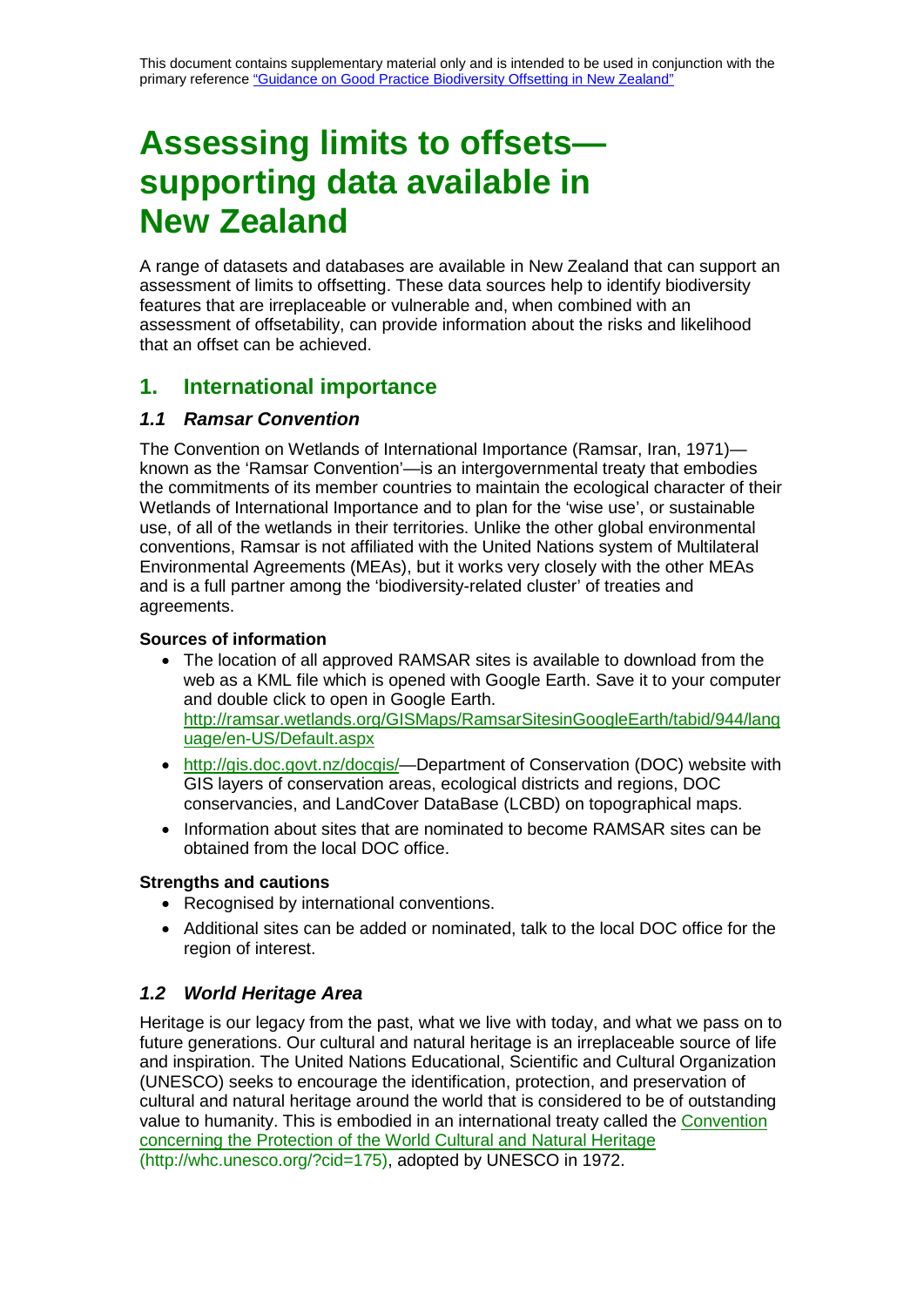This document contains supplementary material only and is intended to be used in conjunction with the primary reference ["Guidance on Good Practice Biodiversity Offsetting in New Zealand"](http://www.doc.govt.nz/documents/our-work/biodiversity-offsets/the-guidance.pdf)

#### **Sources of information**

- <http://whc.unesco.org/en/list>
- <http://gis.doc.govt.nz/docgis/>
- Listed as of 16 March 2012 were
	- a) [New Zealand Sub-Antarctic Islands](http://whc.unesco.org/en/list/877) [\(http://whc.unesco.org/en/list/877\)](http://whc.unesco.org/en/list/877)
	- b) Te Wahipounamu [South West New Zealand](http://whc.unesco.org/en/list/551) [\(http://whc.unesco.org/en/list/551\)](http://whc.unesco.org/en/list/551)
	- c) [Tongariro National Park](http://whc.unesco.org/en/list/421) [\(http://whc.unesco.org/en/list/421\)](http://whc.unesco.org/en/list/421)

#### **Strengths and cautions**

- Recognised by international conventions.
- Additional sites can be added or nominated, talk to the local Department of Conservation office for the region of interest.

# **2. National importance**

## *2.1 Recommended for protection on private land*

Much of our rare and threatened native biodiversity is found on private land. In fact, some species are now only found on private land. The national priorities for protection of biodiversity on private land identify the types of ecosystems and habitats most in need of protection (Ministry for the Environment 2007)<sup>1</sup>:

- **National Priority 1**: To protect indigenous vegetation associated with land environments, (defined by Land Environments of New Zealand at Level IV), that have 20% or less remaining in indigenous cover.
- **National Priority 2**: To protect indigenous vegetation associated with sand dunes and wetlands; ecosystem types that have become uncommon due to human activity.
- **National Priority 3**: To protect indigenous vegetation associated with 'originally rare' terrestrial ecosystem types not already covered by priorities 1 and 2.
- **National Priority 4**: To protect habitats of Acutely Threatened and Chronically Threatened indigenous species $^2$ .

#### **Sources of information**

- <http://www.biodiversity.govt.nz/pdfs/protecting-our-places-detail.pdf>
- <http://www.biodiversity.govt.nz/pdfs/protecting-our-places-brochure.pdf>
- <http://www.mfe.govt.nz/issues/biodiversity/initiatives/private-land/work-programme.html>

- Generally accepted within New Zealand.
- Ranking depends on the quality and intactness of the habitat and vegetation types.

 <sup>1</sup> <http://www.biodiversity.govt.nz/pdfs/protecting-our-places-brochure.pdf>

<sup>2</sup> The threat classification system on which this priority is based (Molloy et al. 2002) is now outdated. Applicable threat classifications from the latest system (Townsend et al. 2008) are Threatened and At Risk. See [http://www.doc.govt.nz/publications/conservation/nz-threat-classification-system/nz-threat-classification-system](http://www.doc.govt.nz/publications/conservation/nz-threat-classification-system/nz-threat-classification-system-manual-2008/)[manual-2008/](http://www.doc.govt.nz/publications/conservation/nz-threat-classification-system/nz-threat-classification-system-manual-2008/)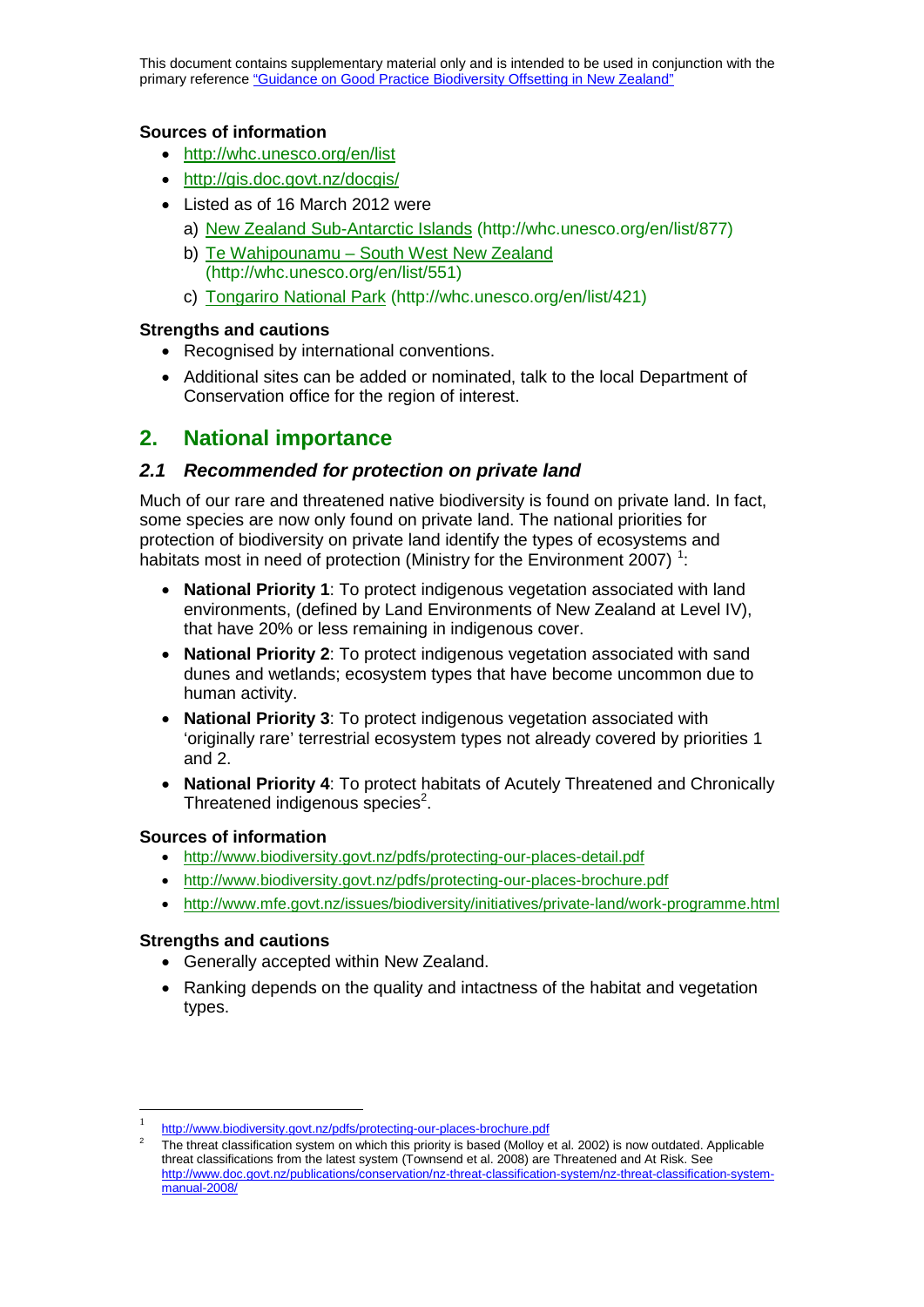# *2.2 Proposed National Biodiversity Policy Statement*

The proposed National Policy Statement (NPS) on Indigenous Biodiversity is intended to provide clearer direction to local authorities on their responsibilities for managing indigenous biodiversity under the Resource Management Act 1991. It outlines policies and decision-making frameworks for the identification and management of indigenous biodiversity found outside the public conservation estate.

The proposed NPS on Indigenous Biodiversity contains a list of criteria for identifying areas of indigenous vegetation and habitats of indigenous animals that have been recognised as being rare and/or threatened at a national level. These criteria are based on the Government's [Statement of National Priorities for Protecting Rare and](https://www.biodiversity.govt.nz/pdfs/protecting-our-places-brochure.pdf)  [Threatened Biodiversity on Private Land.](https://www.biodiversity.govt.nz/pdfs/protecting-our-places-brochure.pdf)

The proposed NPS on Indigenous Biodiversity is not operative as at April 2013, and there is no clear schedule for its approval, amendment or withdrawal. However, if it were made operative in its current form it would require district and regional plans to identify these areas of significant biodiversity within 5 years of the NPS on Indigenous Biodiversity taking effect. Its current content also provides an indication of the level of information and application of no net loss offsetting that could be applied in future as part of a regulated offset system in New Zealand.

# **Sources of information**

• [http://www.mfe.govt.nz/publications/biodiversity/indigenous](http://www.mfe.govt.nz/publications/biodiversity/indigenous-biodiversity/index.html)[biodiversity/index.html](http://www.mfe.govt.nz/publications/biodiversity/indigenous-biodiversity/index.html)

# *2.3 Natural Heritage management System (NHMS) site ranking*

This uses a spatial prioritisation tool (Zonation) to rank a set of pre-selected management units according to their contribution to the management of a full range of New Zealand's ecosystems. In calculating rankings, it also exploits potential synergies with species-focused work and endeavours to protect current gains made through recent management. It is currently implemented using a set of 940 management units, most of which contain sequences of related ecosystems. Department of Conservation operations staff have developed fully-costed management prescriptions for 750 of these; the remainder, many of which contain private land, have been excluded from the ranking procedure at this stage.

#### **Sources of information**

• Contact the Department of Conservation

- Provides an objective ranking of ecosystem management projects across New Zealand's public conservation lands.
- Ecosystem classification information provides an approximate framework for assessing like with like.
- Spatial information about the distributions of ecosystems is incomplete, providing coverage only within management units, and not in the remaining two-thirds of Public Conservation Land or that falls outside of these units or on private land.
- Relationships or similarities between terrestrial ecosystems are only described in a qualitative sense, and the classification varies widely in the level of discrimination it provides.
- Does not yet include an estimate of what, or how many, Threatened, At Risk, or iconic species occur in each management unit.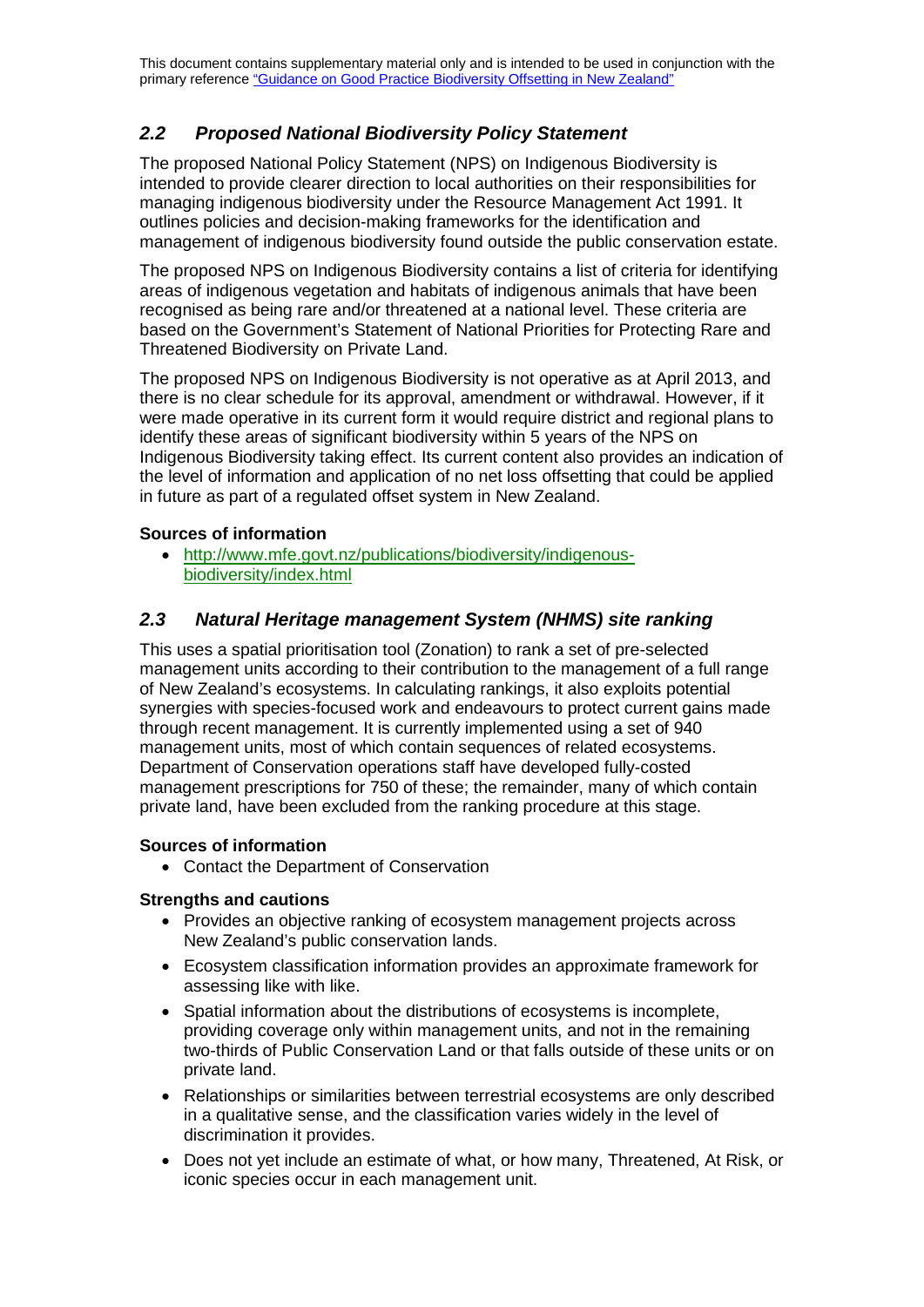# *2.4 Vital Sites*

This approach uses ecological integrity to guide and evaluate offset design. Lee *et al*.  $(2005)^3$  defined three elements of ecological integrity:

- **Species occupancy**—the extent to which species fill their natural ranges.
- **Environmental representation**—the entire range of ecosystems are represented.
- **Native dominance**—species composition and ecosystems processes are dominated by native species.

Impacts and offsets can be evaluated on a common basis relative to ecological integrity criteria, and the data in the mathematical model can be used for offset design and evaluation, including:

- Providing an initial assessment of impacts from digital information;
- Providing computational machinery to assess ecological integrity and significance;
- Providing ecological context for sites and impacts; and,
- Estimating loss rates in other areas and opportunities for offsets by estimating offset density maps that include time discounting.

## **Sources of information**

• Jake Overton Landcare Research

## **Strengths and cautions**

- Could help quantify the amount of offset required.
- Could be good for initial scoping of whether biodiversity offsetting is possible, without detailed site visits.
- Assumes areas that are legally protected cannot be further enhanced. This is not necessarily correct.
- Not all legally protected areas are correctly identified.
- Data is currently limited; not available for all species (or even all threatened species); misses some ecosystem types; difficult to determine the dominance of indigenous species at each site.
- Currently cannot use quantitative data collected at a site (i.e. measured) to modify the model, but can check the model against those data.
- New method that needs further assessment and development.
- Preferably should not be used to compare the significance of common species with threatened species, as threatened species have a higher per capita significance.
- May currently not be suitable for short payback (i.e. short time to achieving no net loss) or high estimated loss rates.

# *2.5 Reserve status and protected areas*

Several different legislative Acts work together to protect natural values and biodiversity. If the values that are being protected by a particular reserve type are adversely affected by the development, and cannot be adequately avoided, remedied

 $3$  Lee, W.; McGlone, M.; Wright, E. 2005. Biodiversity inventory and monitoring: a review of national and international systems and a proposed framework for future biodiversity monitoring by the Department of Conservation. Landcare Research Contract Report: LC0405/122.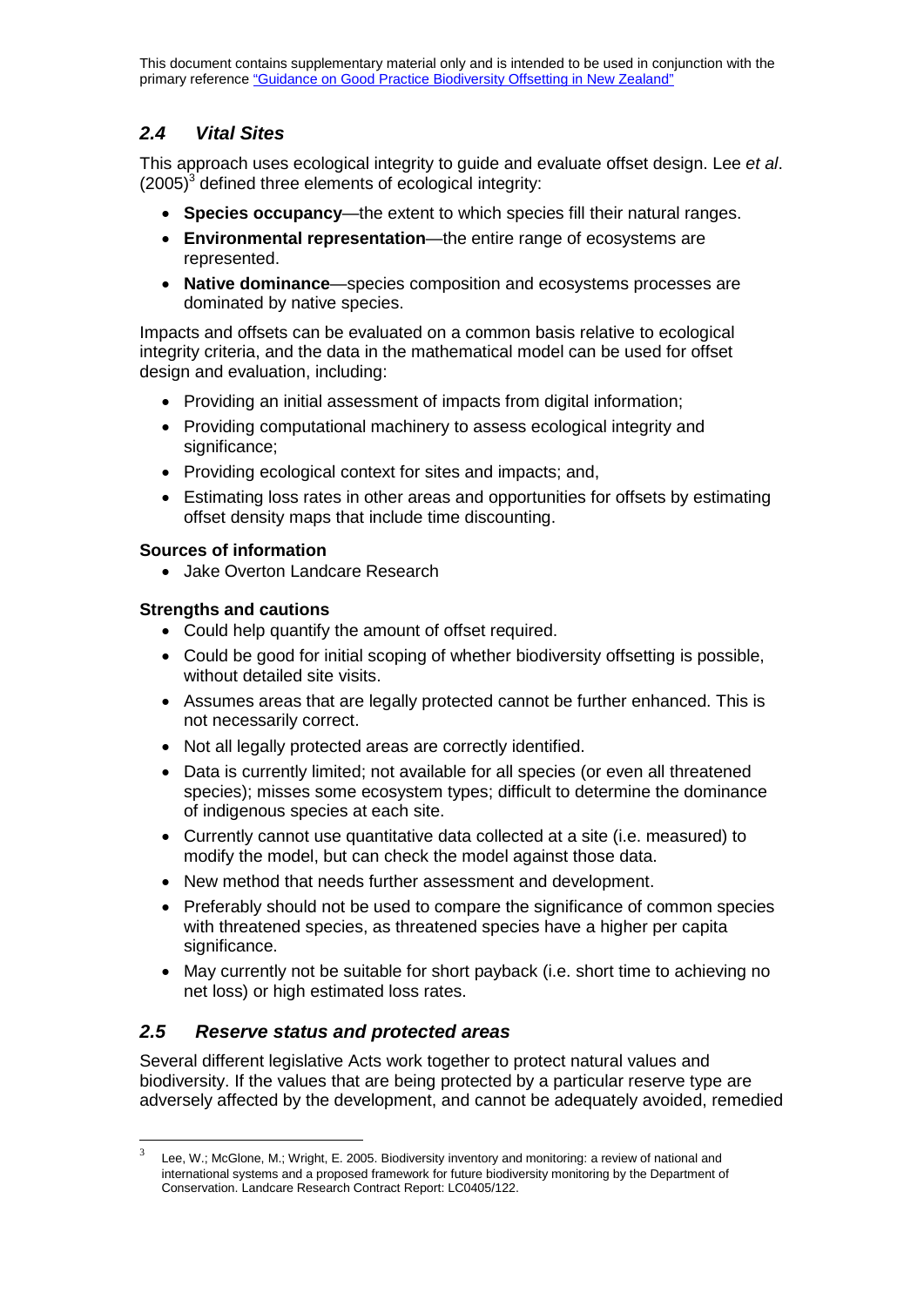or mitigated, then development may not be approved for those areas. The following land management types (and their management agencies) have been legally protected for natural or biodiversity values:

#### **Public Conservation Land (managed by the Department of Conservation)**

The concessions regime (Conservation Act 1987) governs the majority of activities that can take place on public conservation land (other than those activities governed by the Crown Minerals Act 1991—access arrangements (excluding Schedule 4 "Land that may be protected area" of the Conservation Act (CA)). The CA sets out certain tests that the concession application must meet before it may be granted. In particular, the Minister must decline an application if he or she considers that it does not comply with, or is inconsistent with, the provisions of the CA or any relevant conservation management planning document. The minister may decline an activity that is contrary to the purpose for which the land is held, and is intended to be managed, for the purposes of conservation. Contact Department of Conservation.

#### **QEII Open Space Covenant**

Queen Elizabeth II National Trust helps private landowners in New Zealand protect significant natural and cultural features on their land through open space covenants. These covenants help safeguard forever special features such as landscapes, forest remnants, wetlands, lakes, threatened species habitats, geological features and cultural heritage sites. Covenants are created under the Queen Elizabeth the Second National Trust Act 1977, and are difficult to uplift once created. However, upon application to the Board of Trustees, modifications can be granted to the boundaries of a covenant *provided this does not materially impinge on the values protected by the covenant*. Thus, as with Public Conservation Land, biodiversity offsetting may not therefore be considered a natural fit with addressing adverse effects under the concessions regime. Contact http://openspace.org.nz/

#### **Nga Whenua Rahui kawenata**

Maori landowners can protect their indigenous ecosystems under Nga Whenua Rahui kawenata. The agreement is sensitive to Maori values in terms of spirituality and tikanga. Cultural use of these natural areas is blended with the acceptance of public access within the agreements. The objective is long-term protection with intergenerational reviews of conditions. The criteria and mechanisms of Nga Whenua Rahui, are geared towards the owners retaining tino rangatiratanga (ownership and control). The principal mechanisms used are Nga Whenua Rahui kawenata pursuant to section 77A Reserves Act 1977 and an Agreement for the Management of Land pursuant to section 29 Conservation Act. Some of the smaller blocks have opted for formal protection pursuant to section 338 of Te Ture Whenua Act 1993. This involves the setting aside of areas as Maori reservations.

Once the blocks are legally protected, the agreement is noted in the Maori Land Court. Discussions will need to be held with the guardians of the land as to whether the development proposed will have significant adverse effects on the values protected by the kawenata. Contact http://www.doc.govt.nz/getting-involved/volunteerjoin-or-start-a-project/start-or-fund-a-project/funding/for-landowners/nga-whenua-rahui/ngawhenua-rahui-fund/.

#### **Regional and District Parks and Reserves**

Many parks administered by a Regional Council or District Council fall under the Local Government Act 2002 (LGA 2002)<sup>4</sup> and are also held as reserves under the

And other acts that may apply to parks managed by regional councils e.g. the Wellington Regional Water Board Act 1972.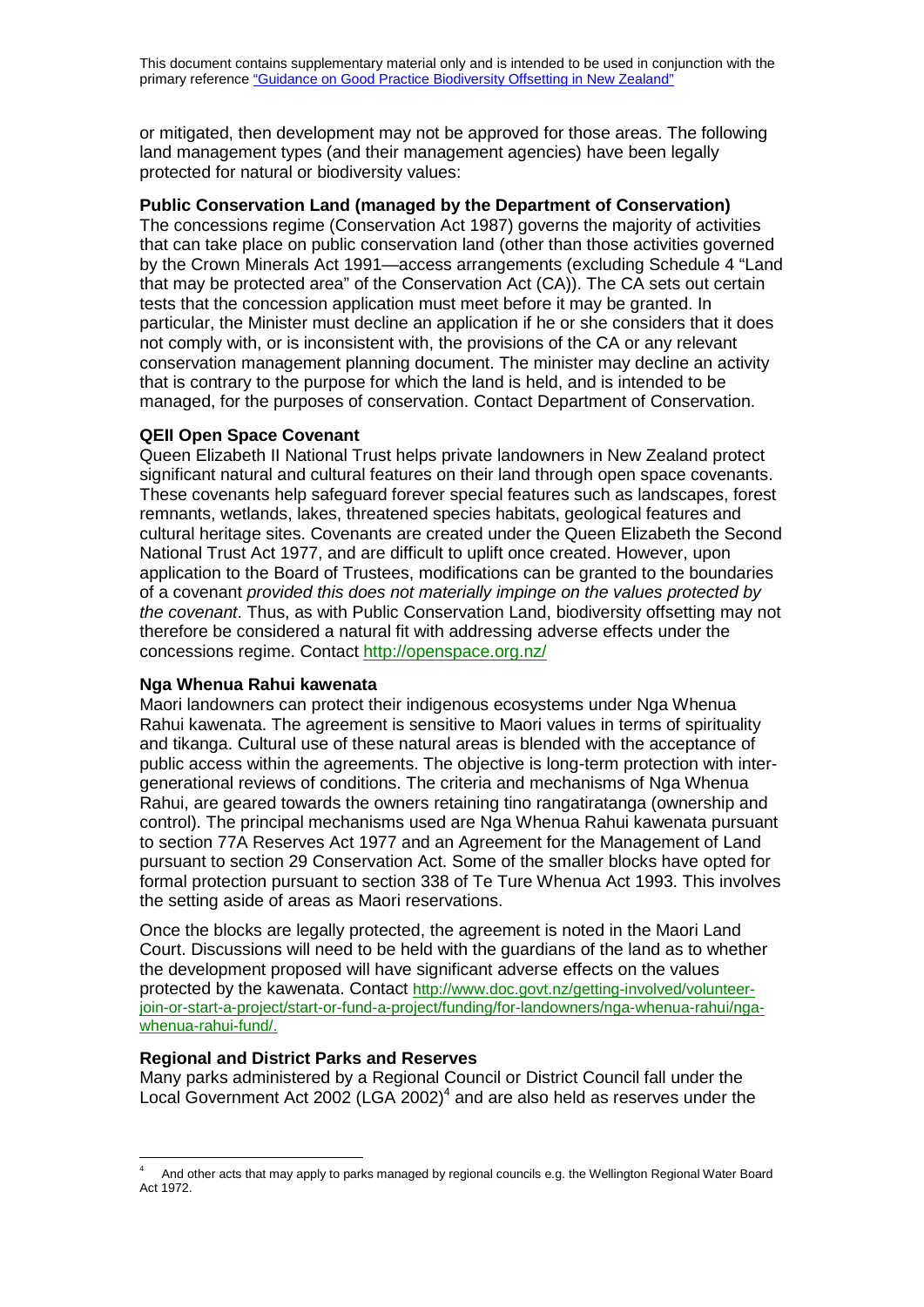Reserves Act 1977. If the Reserves Act applies then the reserve requires a management plan. The purposes of these plans are to:

*… provide for and ensure the use, enjoyment, maintenance, protection, and preservation, as the case may require, and, to the extent that the administering body's resources permit, the development, as appropriate, of the reserve for the purpose for which it is classified, and shall incorporate and ensure compliance with the principles set out in … this Act for a reserve of that classification* [Section 41(3) Reserves Act]*.*

This means that if the values that the reserve is protecting are adversely affected, then the development is unlikely to be considered appropriate. Regional councils with regional parks include Auckland, Bay of Plenty, Wellington, and Horizons Manawatu. Many district councils also manage reserves under a variety of legislation.

#### **Sources of information**

- http://gis.doc.govt.nz/docgis/-DOC website with all relevant reserve information.
- [http://koordinates.com/layer/754-doc-public-conservation-areas/—](http://koordinates.com/layer/754-doc-public-conservation-areas/)Publically available DOC GIS layer
- http://www.openspace.org.nz/tools/email.aspx?SECT=Contact\_us-Contact QEII to request access to their GIS layer
- Nga Whenua Rahui kawenata—A GIS layer can be obtained from the Department of Conservation on request.
- Protected Areas Network—New Zealand (PAN-NZ) Database <http://www.landcareresearch.co.nz/databases/pannz/> contains information on protected areas for the three main islands of New Zealand (North, South, and Stewart) and all the inshore islands, including Crown Conservation Estate (managed by the [Department of Conservation\)](http://www.doc.govt.nz/), regional parks, covenants, [Nature Heritage Fund](http://www.doc.govt.nz/templates/page.aspx?id=39023) acquisitions, [Nga Whenua Rahui,](http://www.doc.govt.nz/templates/page.aspx?id=43144) and [Queen Elizabeth II](http://www.openspace.org.nz/)  [National Trust](http://www.openspace.org.nz/) covenants

#### **Strengths and cautions**

- National network of recognised sites.
- GIS layers readily available to identify sites.
- New covenants are approved and registered each year. Therefore, it is important to ensure data layers and information is current (relates to QEII covenants, Nga Whenua Rahui kawenata and, possibly, covenants under the Conservation or Reserves Acts).
- Treaty claims in some areas means that some Public Conservation Land (i.e. managed by the Department of Conservation) may change or has changed status.

# **3. National, regional or local importance**

#### *3.1 Recommended areas for protection*

New Zealand's physical environment is extremely diverse and this diversity is reflected in the range of indigenous plant and animal communities (ecosystems) present. The concept of dividing New Zealand into a series of *ecological regions and ecological districts* evolved because of the need for the establishment of a representative system of reserves which would encompass this ecological diversity. Each ecological district is characterised by its own distinctive pattern of geology, topography, climate, vegetation, ecosystems and other features. Surveys for high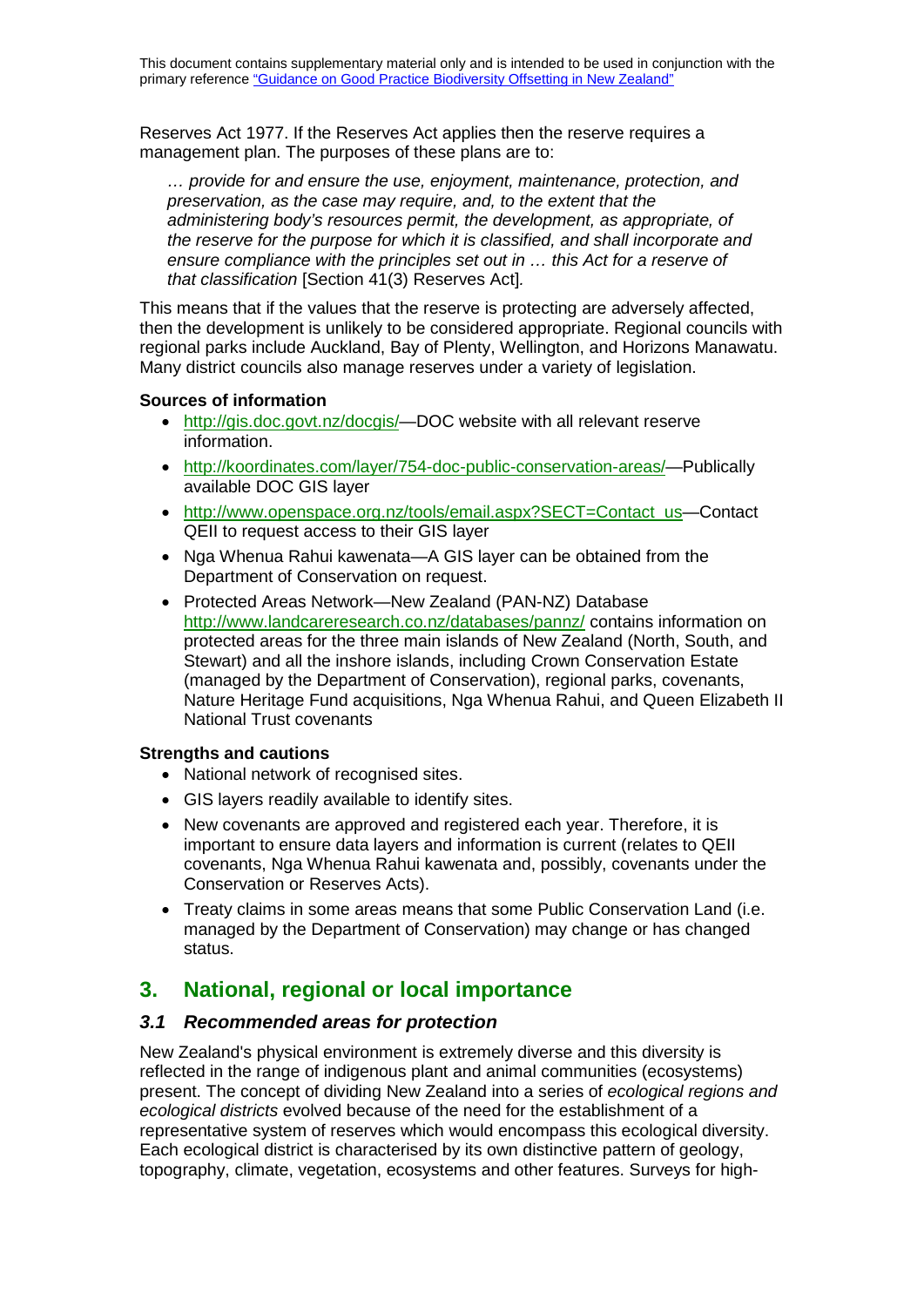value or representative ecological sites are often confined to specific ecological regions or ecological districts. The Protected Natural Areas Programme (PNAP) surveys are an example of this.

## **Recommended Areas for Protection (RAP)**

In Protected Natural Areas Programme (PNAP) surveys, Recommended Areas for Protection (RAPs) were the best remaining unprotected examples of particular habitat types in the ecological district. Therefore, RAPs have high priority for protection of representative ecological values.

#### **Sites of Special Biological Interest (SSBI) and/or Areas of Biological Interest (ABI)**

Some PNAP reports also include or identify Sites of Special Biological Interest (SSBI) and/or Areas of Biological Interest (ABI). These databases are held by DOC, with data from earlier surveys often held on a card system. Inclusion of SSBI or ABI sites in PNAP reports is not consistent and it is worth consulting with staff at local DOC offices to ensure that these are not present at the development site.

## **Regional Council and/or District Council**

Some regional or district councils have undertaken surveys to identify sites of high or representative ecological value within part, or all, of the region they manage. These may be called Significant Natural Area (SNA), High Value Area (HVA), or Areas of Significant Conservation Value (ASCV) surveys. Some district and/or regional plans may have specific rules regarding Recommended Areas for Protection, significant areas, or particular types of vegetation or habitats.

#### **Sources of information:**

The list of sources of information below is not exhaustive, and a literature search and/or web search may turn up additional information for a specific site.

- Descriptions of each ecological district (note there have been some changes to ecological district boundaries since these reports were published).
- <http://www.doc.govt.nz/upload/documents/science-and-technical/Ecoregions1.pdf>
- <http://www.doc.govt.nz/upload/documents/science-and-technical/Ecoregions2.pdf>
- <http://www.doc.govt.nz/upload/documents/science-and-technical/Ecoregions3.pdf>
- <http://www.doc.govt.nz/upload/documents/science-and-technical/Ecoregions4.pdf>
- Or refer to local DOC or Council offices to view a copy of the relevant PNAP or Significant Natural Areas report.
- There are other reports that outline the significance of different types of sites without detailing what is contained within the sites (i.e. they don't list species or habitat types). These types of reports can often be found by a web-based search for the ecological district name, or the name of the relevant territorial council.

- Most sites will have been assessed on the ground. This increases the accuracy of the site description and site values (however, not all values may have been identified, and values may have changed if the survey was undertaken some time ago).
- PNAP assessments are still being undertaken, or updated, so information for some areas is current.
- Generally provide good lists of ecosystem types and species at the site.
- Not all ecological districts have been surveyed.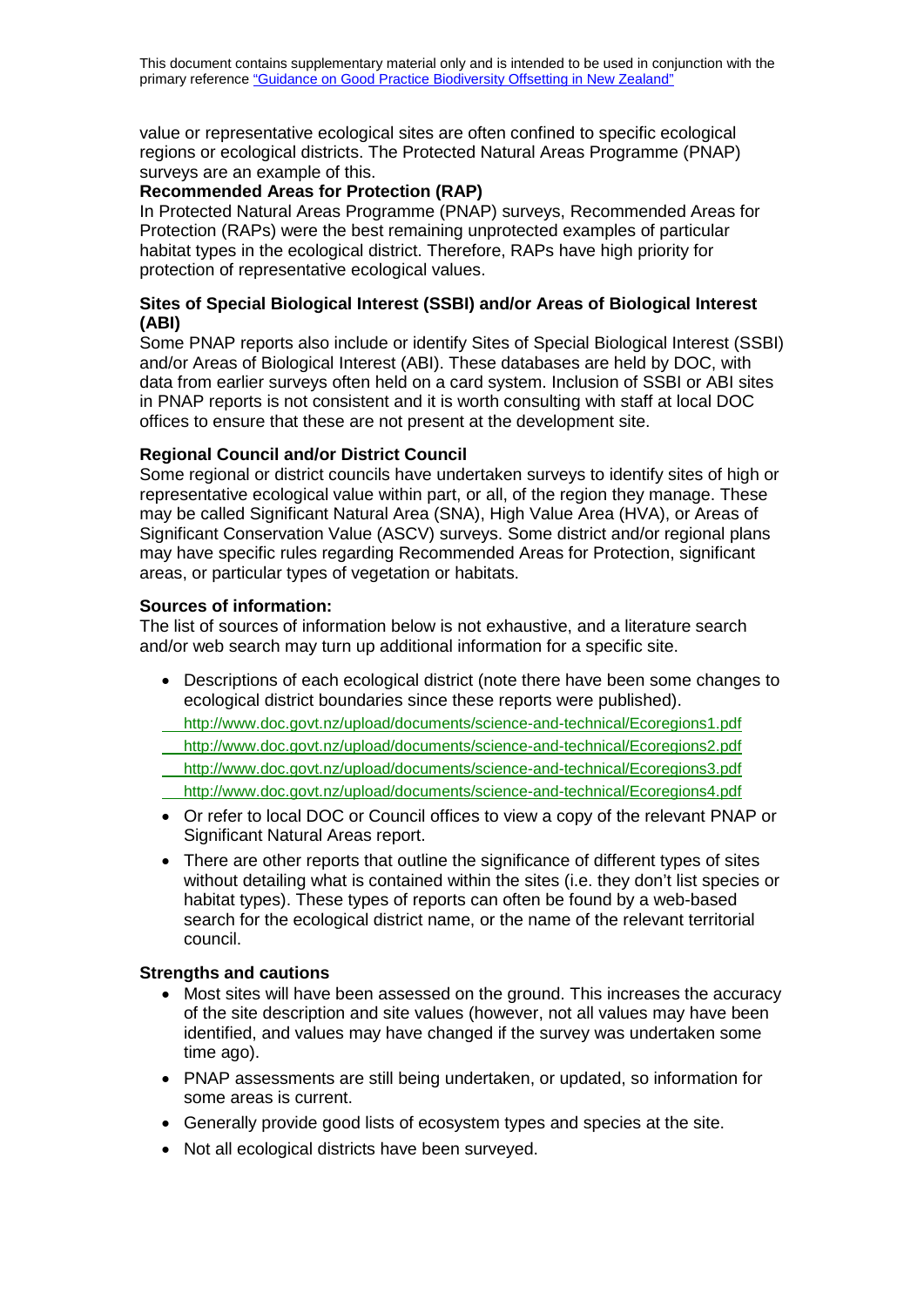- Some ecological districts were surveyed a long time ago and the boundaries of mapped areas could have changed through clearance or vegetation becoming more mature.
- Sites not listed in a PNAP-type report may have been inadvertently missed and these may contain significant biodiversity values.

# *3.2 Threatened, rare, or unusual species*

Are there any threatened, rare, or unusual species at the site? Is it a key habitat for these species? Will the development impact on these species, including cumulative impacts and loss of connection between sites? The best way to answer these questions is to talk to DOC staff about the species that may be present at the site, and whether this is considered to be a key site for the species.

#### **Sources of information**

- DOC threat classification lists.
- DOC Bioweb database (lizards, threatened plants)—contact DOC
- Conservancy species priority lists—contact DOC.
- Talk to DOC staff about species that may be present at the site, and whether this is considered to be a key site for the species.
- Robertson C.J.R.; Hyvonen P.; Fraser M.J.; Pickard C.R. 2007: Atlas of Bird Distribution in New Zealand 1999–2004. Wellington, Ornithological Society of New Zealand. 533 pp. Some information is also available electronically contact Ornithological Society of New Zealand for type of information and associated costs.
- Plant species lists on New Zealand Plant Conservation Network.

#### **Strengths and cautions**

- Nationally-adopted threat classification system.
- Classifications undertaken by experts on particular groups of species.
- Not all parts of the country have been visited by people knowledgeable about indigenous species, so there are gaps in knowledge.
- Surveys or site visits may have occurred many years (or sometimes decades) ago and the data may no longer be accurate.
- The lists are reviewed and updated at somewhat irregular intervals. The latest version of the relevant classification list should be used.
- More species and sub-species are discovered as more areas are surveyed and more genetic and species characterisation is done.

#### **Plant species lists and plant threat classifications**

The New Zealand Plant Conservation Network (NZPCN) website provides information about indigenous plant species and their conservation in New Zealand. It also includes information about some exotic plants. The main focus is the nationally threatened plants and plant communities that require conservation management for their continued survival. Nearly all threatened species have been photographed and provided with descriptions of habitat and growth form. Plant threat classifications are updated as new information become available.

The site also outlines ecosystem risk criteria for areas that are important for plants (important plant areas) and plant communities that can have many rare or unusual plant species (important plant communities). It is also possible to search for plant lists for particular sites (it may be helpful to use the nearest local feature or district as key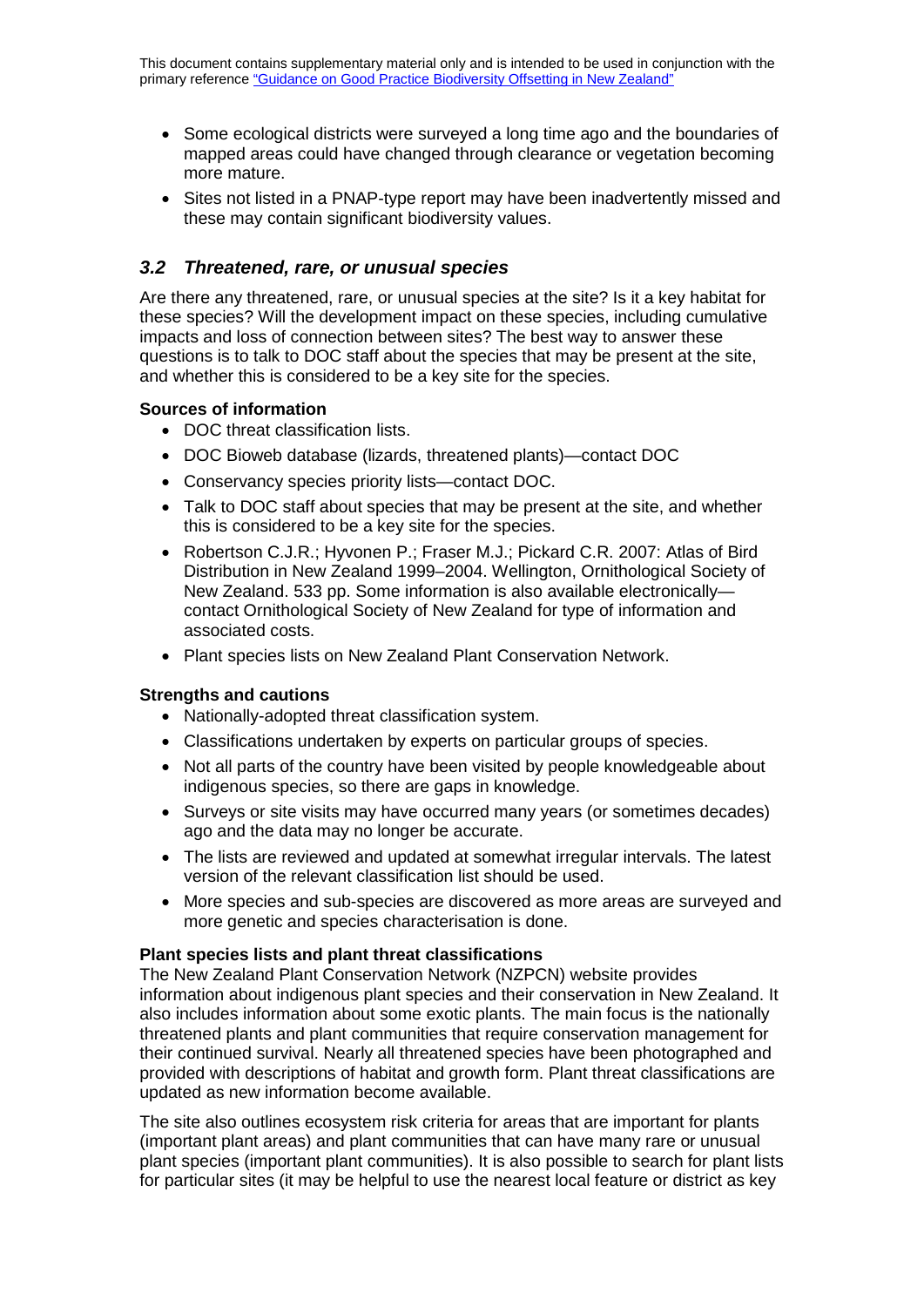words). Plant lists provide a record of the species recorded during a visit to a site. Lists may cover large areas or districts (such as NW Nelson) or may be specific to a forest remnant.

#### **Sources of information**

- <http://www.nzpcn.org.nz/>
- [http://www.nzpcn.org.nz/page.asp?ecosystems\\_important\\_plant\\_areas\\_identification](http://www.nzpcn.org.nz/page.asp?ecosystems_important_plant_areas_identification)
- [http://www.nzpcn.org.nz/page.asp?ecosystems\\_plant\\_communities](http://www.nzpcn.org.nz/page.asp?ecosystems_plant_communities)
- [http://www.nzpcn.org.nz/page.asp?ecosystems\\_find\\_a\\_plant\\_list](http://www.nzpcn.org.nz/page.asp?ecosystems_find_a_plant_list)

# *3.3 Threatened, rare or unusual features*

#### **Historically rare habitats**

In New Zealand, there is a diverse array of small, rare ecosystems or habitats that tend to occur in extreme, typically treeless, environments. *Historically rare ecosystems* (also known as originally rare or naturally rare ecosystems) were rare before humans arrived in New Zealand. A disproportionally large amount of New Zealand's rare indigenous biodiversity is found in ecosystems that were historically rare. Ecosystems such as ephemeral (occasionally wet) wetlands, bluffs, limestone systems, geothermal vents and coastal turfs, may collectively contain half of our nationally threatened plant species. Unfortunately, many of these historically rare ecosystems are poorly understood, as well as being small and vulnerable and often highly threatened.

#### **New Zealand Geopreservation Inventory**

This inventory catalogues important geological sites, lists the potential threats that could destroy these sites, and ranks the sites for importance. The aim of the inventory is to ensure the survival of the best representative examples of the broad diversity of New Zealand's geologic features, landforms, soil sites, and active physical processes, so that we can understand the unique geological history of New Zealand, development of its landforms, and evolution of its biota.

#### **Regional, City, or District Plans**

Some regional and district plans contain schedules of natural features that are considered valuable (e.g. proposed Horizons One Plan Schedule E (Manawatu-Wanganui Regional Council, Tararua District Council Operative District Plan Appendix 2). The plans contain rules about what may be done within these places of value and whether such activities are *prohibited* (not allowed), *non-complying* (need to seek a consent, usually through public notification, no guarantee that a consent will be granted), *discretionary* (need to seek a consent, may not be publically notified), *restricted discretionary* (consent required, consent authority can exercise discretion as to whether or not to grant consent, and to impose conditions, but only in respect of those matters over which discretion is restricted in the plan or in national environmental standards or other regulations), *controlled* (consent required, but cannot be refused) or *permitted* (no consent needed).

#### **Protected Natural Areas Programme**

Threatened, rare, or unusual features are often described in Protected Natural Area Programme reports. Refer to the relevant report (if one is available) and score as for Recommend Areas for Protection (see above).

#### **Sources of information**

• Originally rare ecosystems lists [http://www.nzes.org.nz/nzje/free\\_issues/NZJEcol31\\_2\\_119.pdf](http://www.nzes.org.nz/nzje/free_issues/NZJEcol31_2_119.pdf) and Holdaway,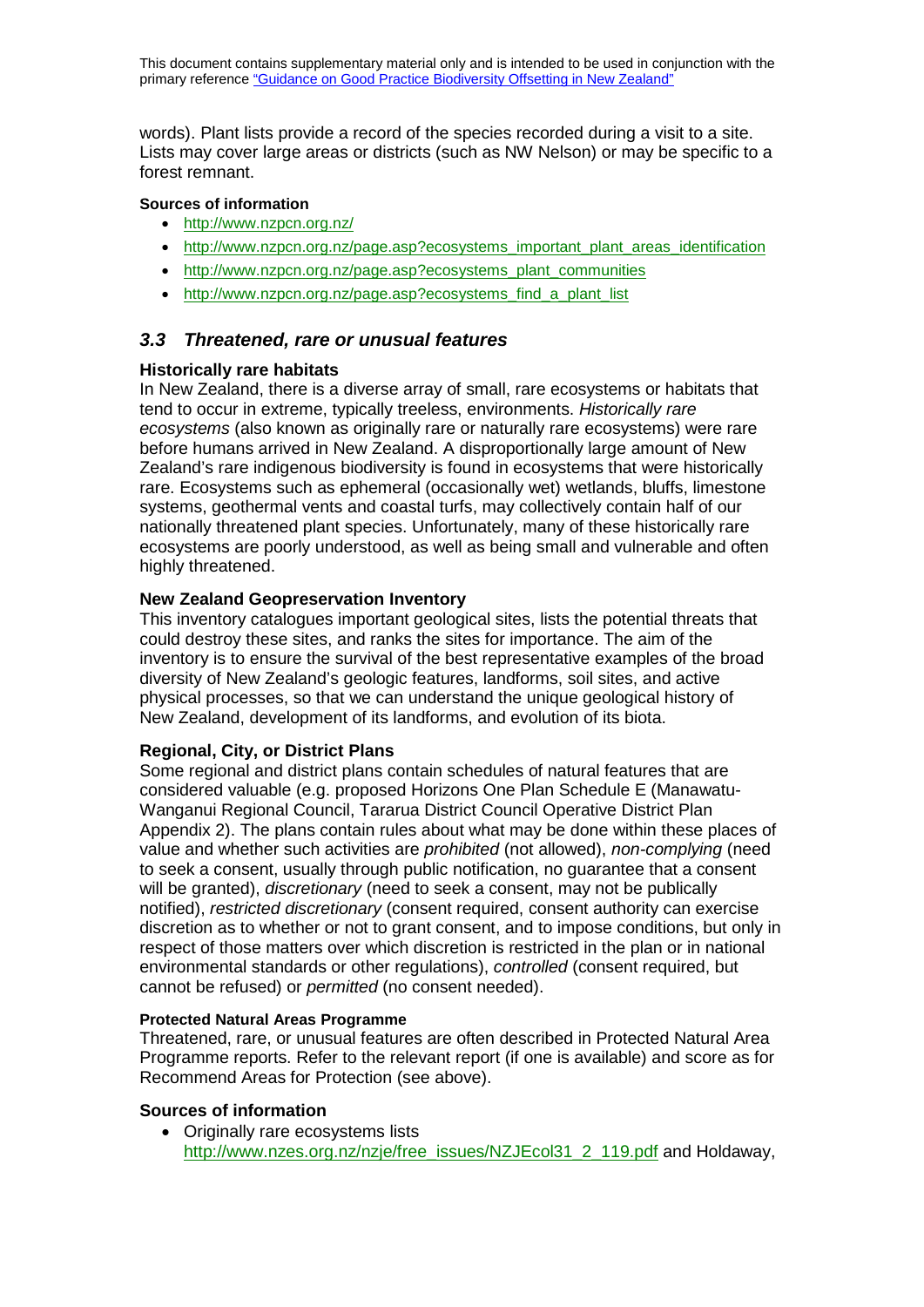R.J.; Wiser, S.K.; Williams, P.A. 2012: Status Assessment of New Zealand's Naturally Uncommon Ecosystems. *Conservation Biology 26*: 619–629.

- New Zealand Geopreservation Inventory<http://www.geomarine.org.nz/NZGI/>
- Regional, city, or district plans. Refer to relevant Regional Plan or District Plan—many of these are now available electronically on the internet but, in some instances, the council building or library in the region of interest will need to be visited to view a hard copy.
- Protected Natural Areas Programme. Refer to Recommended Areas for Protection (see above).

#### **Strengths and cautions**

- Originally rare ecosystems have been assessed on a nationwide basis.
- The value of an originally rare ecosystem can depend on the amount of indigenous dominance, but many of these ecosystem types are difficult or impossible under current knowledge to restore or recreate once modified or destroyed.
- The amount of indigenous dominance for originally rare ecosystems, indicated above in the scoring system, has not been scientifically tested.
- There is no national consistency as to how natural values are identified or included in regional, city, or district plans. If a site spans more than one of these territorial agencies, then different rules can apply to the same habitat in different parts of the site.
- Not all areas have been surveyed as part of the Protected Natural Areas Programme, and not all of the reports have identified threatened, rare, or unusual features.

# *3.4 Landscape value and fragmentation*

Landscape value and fragmentation considers the spatial configuration of the vegetation at the development site and in the surrounding landscape.

There are a range of spatial frameworks that can be used to assess ecological significance. For terrestrial environments, the first four items on the list below are most commonly used and include the entire country, or most of the country. The three aquatic frameworks also include the entire country.

Some of this information has been sourced from the Quality Planning website, [http://www.qualityplanning.org.nz/plan-topics/indigenous-biodiversity/ecological-assessment-](http://www.qualityplanning.org.nz/plan-topics/indigenous-biodiversity/ecological-assessment-2f.php)[2f.php](http://www.qualityplanning.org.nz/plan-topics/indigenous-biodiversity/ecological-assessment-2f.php)

The key spatial frameworks used in New Zealand are:

- Land Environments of New Zealand (LENZ)
- Threatened Environment Classification (TEC)
- Land Cover Database
- Land systems
- Ecodomains
- Freshwater Ecosystems of New Zealand
- River Environment Classification
- Marine Environment Classification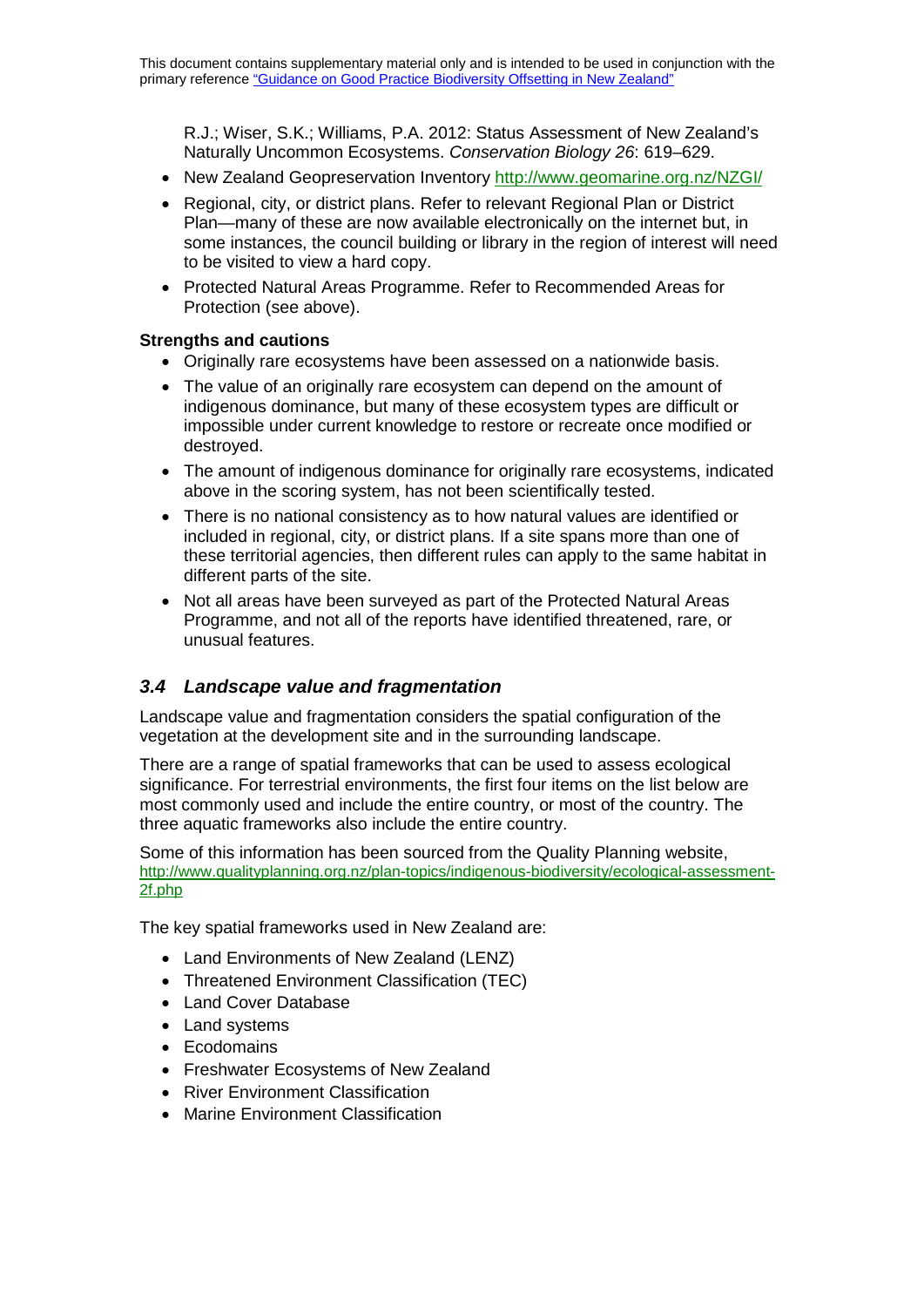This document contains supplementary material only and is intended to be used in conjunction with the primary reference ["Guidance on Good Practice Biodiversity Offsetting in New Zealand"](http://www.doc.govt.nz/documents/our-work/biodiversity-offsets/the-guidance.pdf)

## **Land Environments of New Zealand (LENZ)**

<http://www.landcareresearch.co.nz/databases/lenz/>

Land Environments of New Zealand (LENZ) was developed by Landcare Research to provide a spatial framework for the assessment of terrestrial biodiversity. Units are defined by analysis of available quantitative data on various climatic and geological/soil parameters that affect the growth of plants, or these parameters were estimated from surrounding locations for which information was available. 'Land environments' are areas with similar climatic and geological/soil characteristics and they may be present in a number of non-contiguous locations. The assumption is that similar land environments will have, or have the potential to develop, similar biological communities. LENZ is scalable, with more environments being identified at finer levels of analysis.

#### **Threatened Environment Classification (TEC)**

[http://www.landcareresearch.co.nz/databases/LENZ/downloads/TECUserGuideV1\\_1.pdf](http://www.landcareresearch.co.nz/databases/LENZ/downloads/TECUserGuideV1_1.pdf)

The Threatened Environment Classification is a source of information on New Zealand's terrestrial environments. It shows how much indigenous vegetation remains within land environments (LENZ), how much is legally protected, and how past vegetation loss and legal protection are distributed across New Zealand's landscape. This has been combined into a GIS tool that focuses attention on areas in which much indigenous vegetation has been cleared and/or small proportions are legally protected (Walker *et al.* 2007<sup>5</sup>; Walker *et al.* 2008<sup>6</sup>). Table 1 provides details of Threatened Environment Classifications.

| <b>Threatened Environment</b><br><b>Classification</b> | <b>Classification description</b>                                                          |
|--------------------------------------------------------|--------------------------------------------------------------------------------------------|
| <b>Acutely Threatened</b>                              | Less than 10% indigenous vegetation cover remaining                                        |
| <b>Chronically Threatened</b>                          | 10-20% indigenous vegetation cover remaining                                               |
| At Risk                                                | 20-30% indigenous vegetation cover remaining                                               |
| Critically Underprotected                              | More than 30% indigenous vegetation cover remaining but less<br>than 10% legally protected |
| Underprotected                                         | More than 30% indigenous vegetation cover remaining and more<br>than 20% legally protected |
| Less Reduced and Better<br>Protected                   | More than 30% indigenous vegetation cover remaining and 10-20%<br>legally protected        |

Table 1: Threatened Environment Classification categories and descriptions.

#### **Land Cover Database**

<http://www.mfe.govt.nz/issues/land/land-cover-dbase/> <http://www.mfe.govt.nz/issues/land/land-cover-dbase/lcdb2-user-guide.pdf> http://www.mfe.govt.nz/issues/land/land-cover-dbase/ http://lris.scinfo.org.nz/layer/304-lcdb-v30-land-cover-database-version-3/

The New Zealand Land Cover Database (LCDB) is a digital map of the vegetation cover of the country. It is created by grouping together similar vegetation classes which can be identified in satellite images. It can be combined with other geographic information to reveal patterns and trends in land use and land cover. LCBD v2.0

 <sup>5</sup> Walker, S.; Brower, A.L.; Stephens, R.T.; William, G.L. 2009. Why bartering biodiversity fails. *Conservation Letters 2*: 149–157.

<sup>6</sup> Walker, S.; Price, R.; Rutledge, D. 2008. New Zealand's remaining indigenous cover: recent changes and biodiversity protection needs. *Science for Conservation 284*. Department of Conservation, New Zealand. 82 p.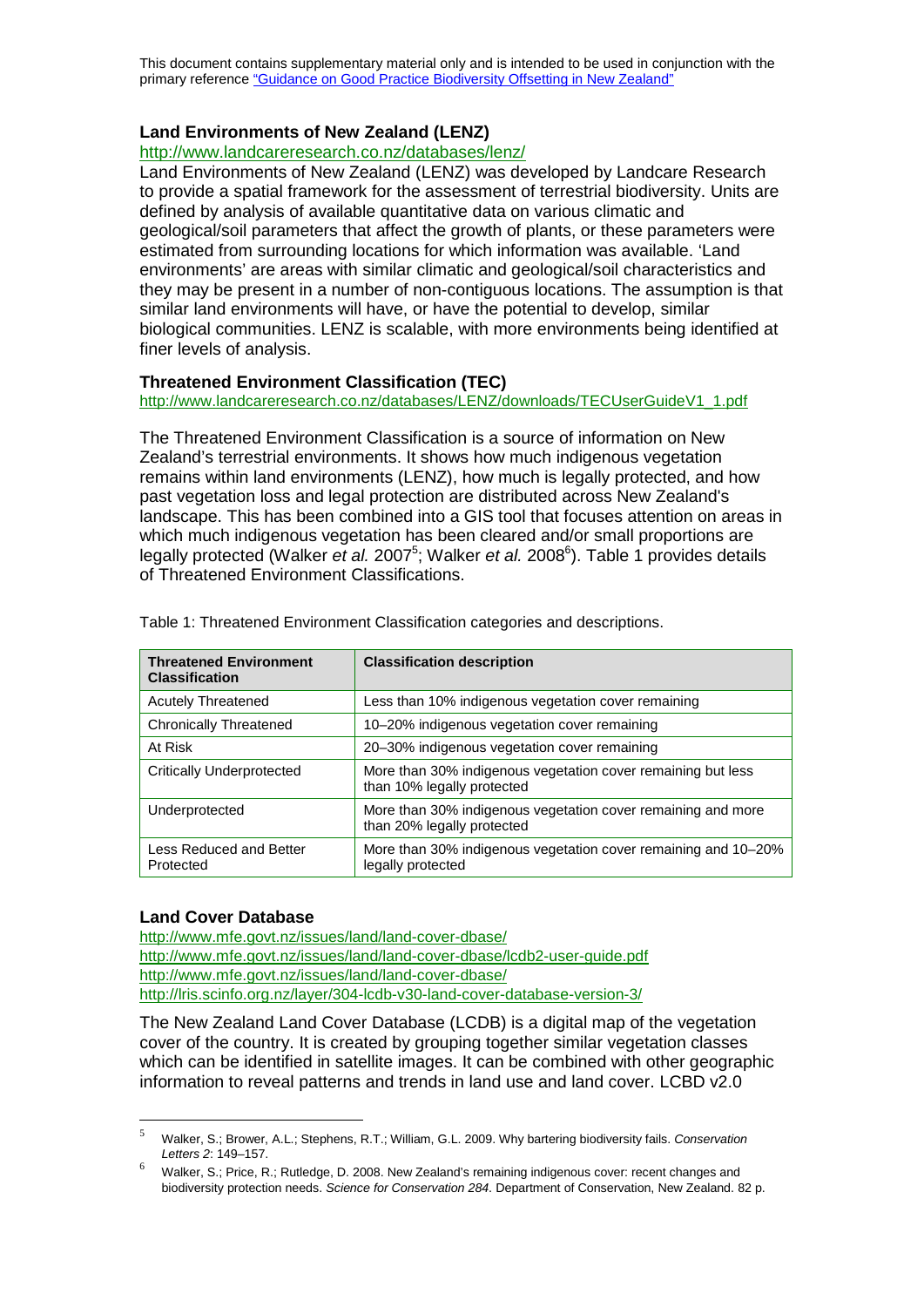contains snapshots of land cover at 1996–97 and 2001–02. It is a tool for better resource management decisions, the more effective use of natural resources, and improved environmental management. LCDB v3.0 was released in July 2012 and includes non-temporal edits to the summer 1996/97, summer 2001/02 time periods along with the new summer 2008/09 period.

#### **Land systems**

Land systems are defined by expert opinion, using information on rock type, tectonics, climate, and biota. The concept was developed by Landcare Research and Lucas Associates. Land systems have been defined for several local authorities including Environment Bay of Plenty and Marlborough.

#### **Ecodomains**

[http://www.gw.govt.nz/assets/council-publications/Eco](http://www.gw.govt.nz/assets/council-publications/Eco-domains%20for%20the%20Wellington%20Region.pdf)[domains%20for%20the%20Wellington%20Region.pdf](http://www.gw.govt.nz/assets/council-publications/Eco-domains%20for%20the%20Wellington%20Region.pdf)

Ecodomains are a spatial framework developed for the Wellington Region. The boundaries are delineated manually using a variety of data sources addressing climate, soil type, rock type, and vegetation. Sixty-four ecodomains have been developed for the Wellington Region.

#### **Freshwater Ecosystems of New Zealand**

[http://www.doc.govt.nz/conservation/land-and-freshwater/freshwater/freshwater-ecosystems](http://www.doc.govt.nz/conservation/land-and-freshwater/freshwater/freshwater-ecosystems-of-new-zealand/)[of-new-zealand/](http://www.doc.govt.nz/conservation/land-and-freshwater/freshwater/freshwater-ecosystems-of-new-zealand/)

The Freshwater Ecosystems of New Zealand (FENZ) geo-database provides an independent, national representation of the biodiversity values and pressures on New Zealand's rivers, lakes, and wetlands. FENZ consists of a large set of spatial data layers and supporting information gathered from a wide variety of sources. It can be used to objectively map and quantify various aspects of New Zealand's freshwater systems, providing:

- Comprehensive descriptions of the physical environment and biological character.
- Classifications that group together rivers and streams, and lakes and wetlands having similar ecological character.
- Estimates of human pressures and impacts on biodiversity status.
- Rankings of biodiversity value that indicate a minimum set of sites that would provide representative protection of a full range of freshwater ecosystems while taking account of both human pressures and connectivity.

#### **The River Environment Classification**

[http://www.mfe.govt.nz/environmental-reporting/about-environmental-reporting/classification](http://www.mfe.govt.nz/environmental-reporting/about-environmental-reporting/classification-systems/fresh-water.html)[systems/fresh-water.html](http://www.mfe.govt.nz/environmental-reporting/about-environmental-reporting/classification-systems/fresh-water.html)

[http://www.data.govt.nz/search/SearchForm?Search=river&action\\_doCustomSearch=](http://www.data.govt.nz/search/SearchForm?Search=river&action_doCustomSearch=)

The River Environment Classification divides river systems into units based on similarities and differences in a range of physical variables. The underlying assumption is that the physical variables chosen ('controlling variables') determine the physical habitat and therefore the biota most likely to be found there. Available physical databases are used to classify river reaches using 'rules' developed by an expert panel.